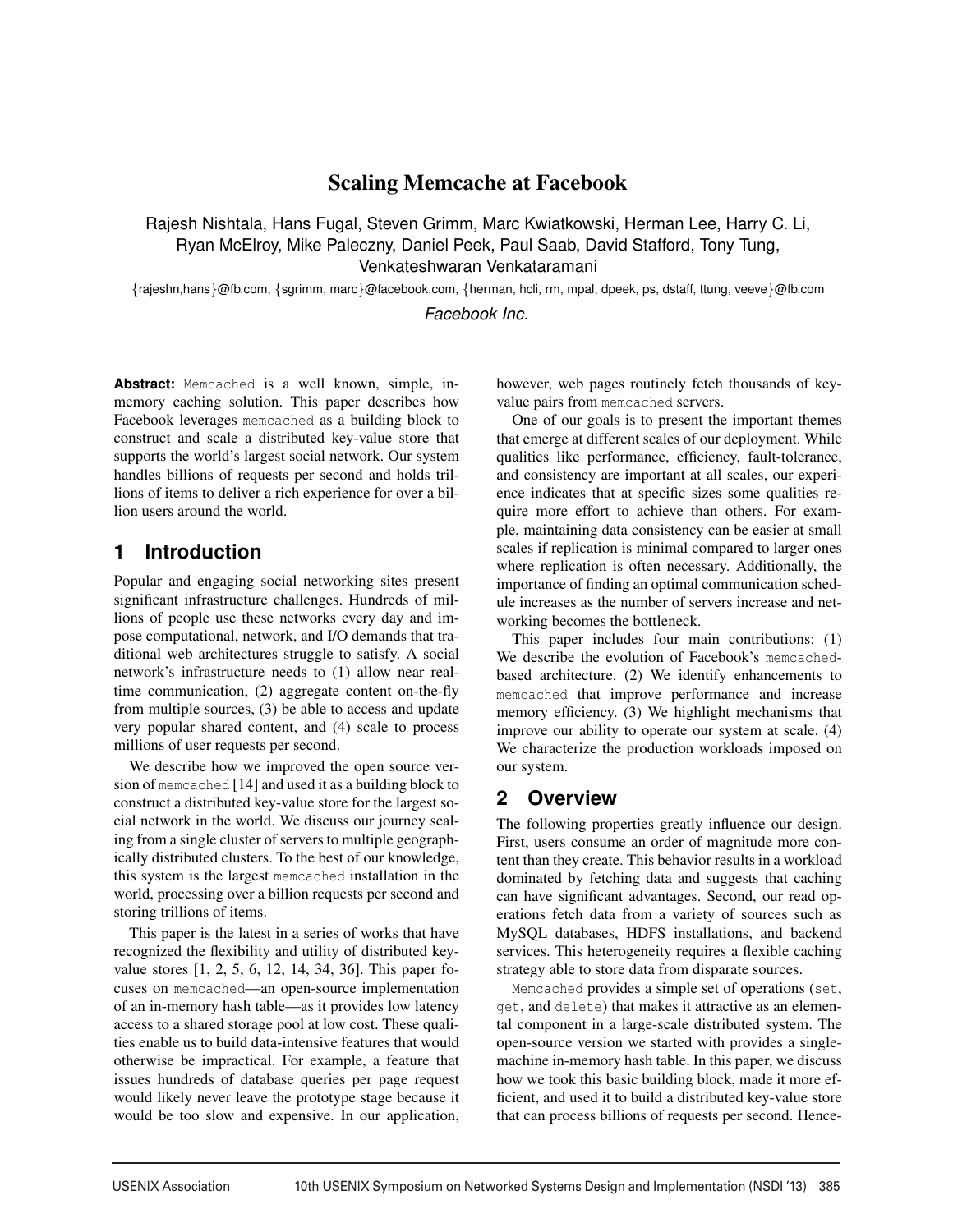

Figure 1: Memcache as a demand-filled look-aside cache. The left half illustrates the read path for a web server on a cache miss. The right half illustrates the write path.

forth, we use 'memcached' to refer to the source code or a running binary and 'memcache' to describe the distributed system.

Query cache: We rely on memcache to lighten the read load on our databases. In particular, we use memcache as a *demand-filled look-aside* cache as shown in Figure 1. When a web server needs data, it first requests the value from memcache by providing a string key. If the item addressed by that key is not cached, the web server retrieves the data from the database or other backend service and populates the cache with the key-value pair. For write requests, the web server issues SQL statements to the database and then sends a delete request to memcache that invalidates any stale data. We choose to delete cached data instead of updating it because deletes are idempotent. Memcache is not the authoritative source of the data and is therefore allowed to evict cached data.

While there are several ways to address excessive read traffic on MySQL databases, we chose to use memcache. It was the best choice given limited engineering resources and time. Additionally, separating our caching layer from our persistence layer allows us to adjust each layer independently as our workload changes.

Generic cache: We also leverage memcache as a more general key-value store. For example, engineers use memcache to store pre-computed results from sophisticated machine learning algorithms which can then be used by a variety of other applications. It takes little effort for new services to leverage the existing marcher infrastructure without the burden of tuning, optimizing, provisioning, and maintaining a large server fleet.

As is, memcached provides no server-to-server coordination; it is an in-memory hash table running on a single server. In the remainder of this paper we describe how we built a distributed key-value store based on memcached capable of operating under Facebook's workload. Our system provides a suite of configuration, aggregation, and routing services to organize memcached instances into a distributed system.



Figure 2: Overall architecture

We structure our paper to emphasize the themes that emerge at three different deployment scales. Our readheavy workload and wide fan-out is the primary concern when we have one cluster of servers. As it becomes necessary to scale to multiple frontend clusters, we address data replication between these clusters. Finally, we describe mechanisms to provide a consistent user experience as we spread clusters around the world. Operational complexity and fault tolerance is important at all scales. We present salient data that supports our design decisions and refer the reader to work by Atikoglu *et al.* [8] for a more detailed analysis of our workload. At a high-level, Figure 2 illustrates this final architecture in which we organize co-located clusters into a region and designate a master region that provides a data stream to keep non-master regions up-to-date.

While evolving our system we prioritize two major design goals. (1) Any change must impact a userfacing or operational issue. Optimizations that have limited scope are rarely considered. (2) We treat the probability of reading transient stale data as a parameter to be tuned, similar to responsiveness. We are willing to expose slightly stale data in exchange for insulating a backend storage service from excessive load.

### **3 In a Cluster: Latency and Load**

We now consider the challenges of scaling to thousands of servers within a cluster. At this scale, most of our efforts focus on reducing either the latency of fetching cached data or the load imposed due to a cache miss.

### **3.1 Reducing Latency**

Whether a request for data results in a cache hit or miss, the latency of memcache's response is a critical factor in the response time of a user's request. A single user web request can often result in hundreds of individual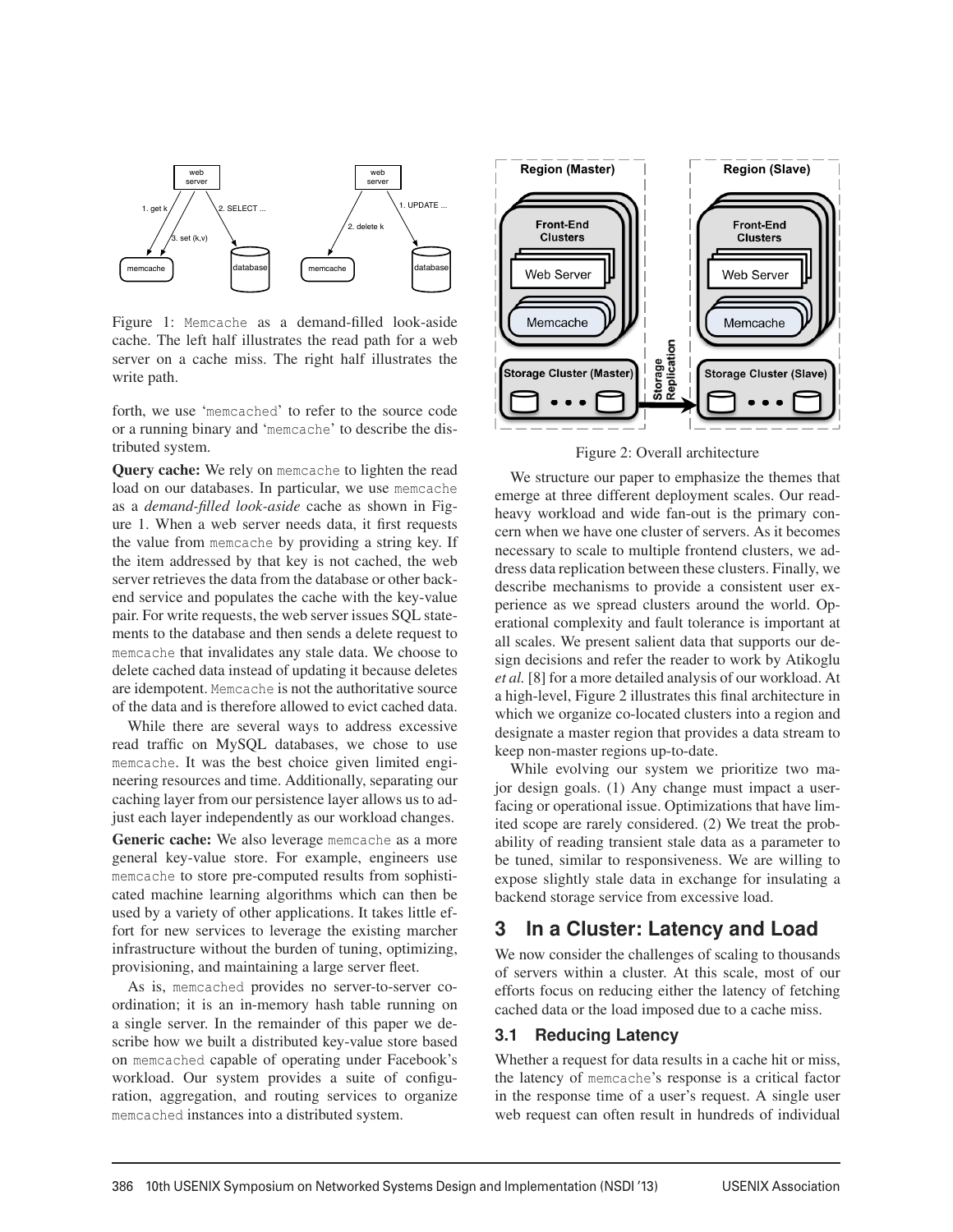memcache get requests. For example, loading one of our popular pages results in an average of 521 distinct items fetched from memcache. 1

We provision hundreds of memcached servers in a cluster to reduce load on databases and other services. Items are distributed across the memcached servers through consistent hashing [22]. Thus web servers have to routinely communicate with *many* memcached servers to satisfy a user request. As a result, *all* web servers communicate with every memcached server in a short period of time. This *all-to-all* communication pattern can cause incast congestion [30] or allow a single server to become the bottleneck for many web servers. Data replication often alleviates the single-server bottleneck but leads to significant memory inefficiencies in the common case.

We reduce latency mainly by focusing on the memcache client, which runs on each web server. This client serves a range of functions, including serialization, compression, request routing, error handling, and request batching. Clients maintain a map of all available servers, which is updated through an auxiliary configuration system.

Parallel requests and batching: We structure our webapplication code to minimize the number of network round trips necessary to respond to page requests. We construct a directed acyclic graph (DAG) representing the dependencies between data. A web server uses this DAG to maximize the number of items that can be fetched concurrently. On average these batches consist of 24 keys per request<sup>2</sup>.

Client-server communication: Memcached servers do not communicate with each other. When appropriate, we embed the complexity of the system into a stateless client rather than in the memcached servers. This greatly simplifies memcached and allows us to focus on making it highly performant for a more limited use case. Keeping the clients stateless enables rapid iteration in the software and simplifies our deployment process. Client logic is provided as two components: a library that can be embedded into applications or as a standalone proxy named mcrouter. This proxy presents a memcached server interface and routes the requests/replies to/from other servers.

Clients use UDP and TCP to communicate with memcached servers. We rely on UDP for get requests to reduce latency and overhead. Since UDP is connectionless, each thread in the web server is allowed to directly communicate with memcached servers directly, bypassing mcrouter, without establishing and maintaining a



Figure 3: Get latency for UDP, TCP via mcrouter

connection thereby reducing the overhead. The UDP implementation detects packets that are dropped or received out of order (using sequence numbers) and treats them as errors on the client side. It does not provide any mechanism to try to recover from them. In our infrastructure, we find this decision to be practical. Under peak load, memcache clients observe that 0.25% of get requests are discarded. About 80% of these drops are due to late or dropped packets, while the remainder are due to out of order delivery. Clients treat get errors as cache misses, but web servers will skip inserting entries into memcached after querying for data to avoid putting additional load on a possibly overloaded network or server.

For reliability, clients perform set and delete operations over TCP through an instance of mcrouter running on the same machine as the web server. For operations where we need to confirm a state change (updates and deletes) TCP alleviates the need to add a retry mechanism to our UDP implementation.

Web servers rely on a high degree of parallelism and over-subscription to achieve high throughput. The high memory demands of open TCP connections makes it prohibitively expensive to have an open connection between every web thread and memcached server without some form of connection coalescing via mcrouter. Coalescing these connections improves the efficiency of the server by reducing the network, CPU and memory resources needed by high throughput TCP connections. Figure 3 shows the average, median, and 95*th* percentile latencies of web servers in production getting keys over UDP and through mcrouter via TCP. In all cases, the standard deviation from these averages was less than 1%. As the data show, relying on UDP can lead to a 20% reduction in latency to serve requests.

Incast congestion: Memcache clients implement flowcontrol mechanisms to limit incast congestion. When a

<sup>&</sup>lt;sup>1</sup>The 95<sup>th</sup> percentile of fetches for that page is 1,740 items.

<sup>2</sup>The 95*th* percentile is 95 keys per request.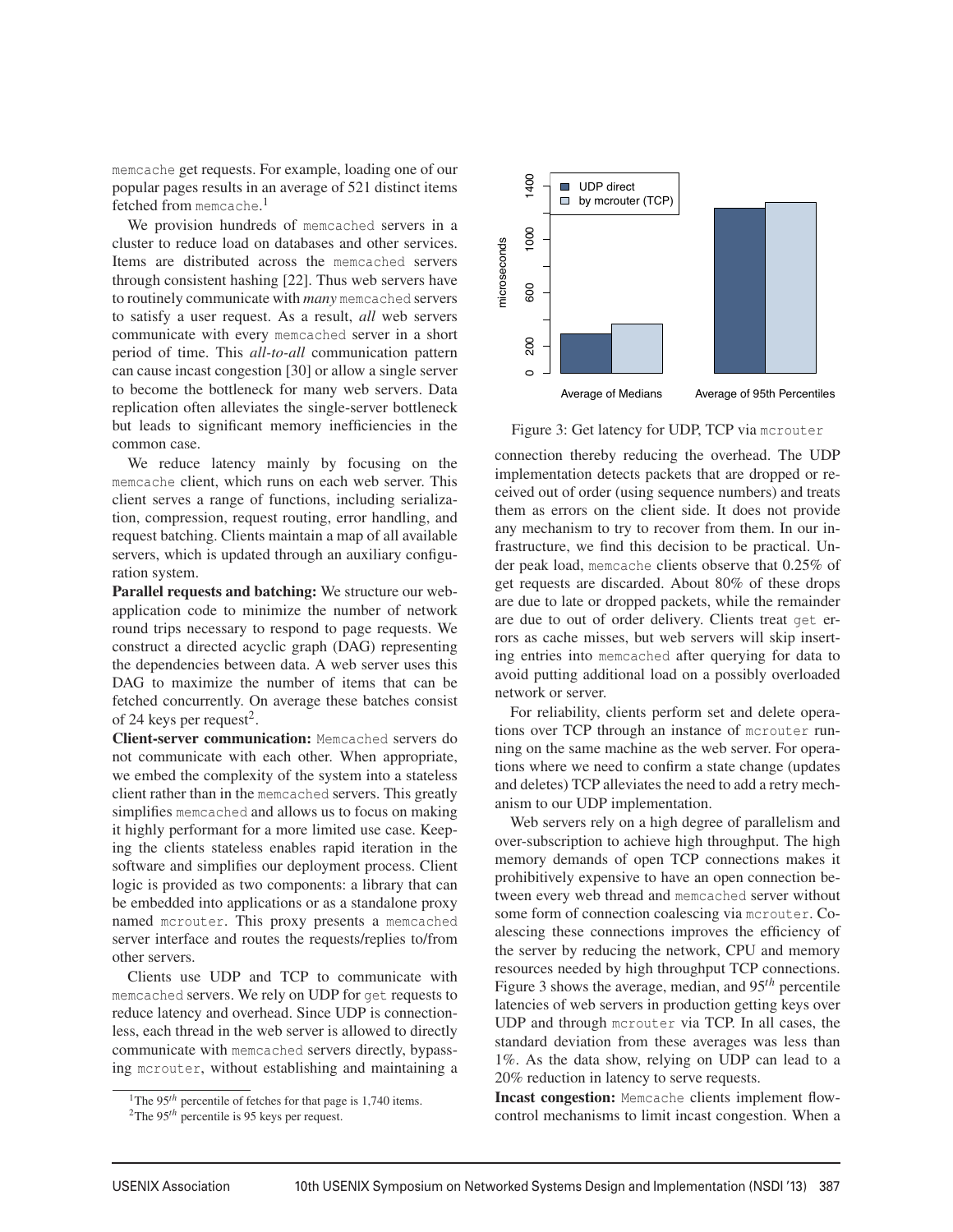

Figure 4: Average time web requests spend waiting to be scheduled

client requests a large number of keys, the responses can overwhelm components such as rack and cluster switches if those responses arrive all at once. Clients therefore use a sliding window mechanism [11] to control the number of outstanding requests. When the client receives a response, the next request can be sent. Similar to TCP's congestion control, the size of this sliding window grows slowly upon a successful request and shrinks when a request goes unanswered. The window applies to all memcache requests independently of destination; whereas TCP windows apply only to a single stream.

Figure 4 shows the impact of the window size on the amount of time user requests are in the runnable state but are waiting to be scheduled inside the web server. The data was gathered from multiple racks in one frontend cluster. User requests exhibit a Poisson arrival process at each web server. According to Little's Law [26],  $L = \lambda W$ , the number of requests queued in the server (*L*) is directly proportional to the average time a request takes to process  $(W)$ , assuming that the input request rate is constant (which it was for our experiment). The time web requests are waiting to be scheduled is a direct indication of the number of web requests in the system. With lower window sizes, the application will have to dispatch more groups of memcache requests serially, increasing the duration of the web request. As the window size gets too large, the number of simultaneous memcache requests causes incast congestion. The result will be memcache errors and the application falling back to the persistent storage for the data, which will result in slower processing of web requests. There is a balance between these extremes where unnecessary latency can be avoided and incast congestion can be minimized.

### **3.2 Reducing Load**

We use memcache to reduce the frequency of fetching data along more expensive paths such as database queries. Web servers fall back to these paths when the desired data is not cached. The following subsections describe three techniques for decreasing load.

#### **3.2.1 Leases**

We introduce a new mechanism we call *leases*to address two problems: stale sets and thundering herds. A stale set occurs when a web server sets a value in memcache that does not reflect the latest value that should be cached. This can occur when concurrent updates to memcache get reordered. A thundering herd happens when a specific key undergoes heavy read and write activity. As the write activity repeatedly invalidates the recently set values, many reads default to the more costly path. Our lease mechanism solves both problems.

Intuitively, a memcached instance gives a *lease* to a client to set data back into the cache when that client experiences a cache miss. The lease is a 64-bit token bound to the specific key the client originally requested. The client provides the lease token when setting the value in the cache. With the lease token, memcached can verify and determine whether the data should be stored and thus arbitrate concurrent writes. Verification can fail if memcached has invalidated the lease token due to receiving a delete request for that item. Leases prevent stale sets in a manner similar to how load-link/storeconditional operates [20].

A slight modification to *leases* also mitigates thundering herds. Each memcached server regulates the rate at which it returns tokens. By default, we configure these servers to return a token only once every 10 seconds per key. Requests for a key's value within 10 seconds of a token being issued results in a special notification telling the client to wait a short amount of time. Typically, the client with the lease will have successfully set the data within a few milliseconds. Thus, when waiting clients retry the request, the data is often present in cache.

To illustrate this point we collect data for all cache misses of a set of keys particularly susceptible to thundering herds for one week. Without leases, all of the cache misses resulted in a peak database query rate of 17K/s. With leases, the peak database query rate was 1.3K/s. Since we provision our databases based on peak load, our lease mechanism translates to a significant efficiency gain.

Stale values: With leases, we can minimize the application's wait time in certain use cases. We can further reduce this time by identifying situations in which returning slightly out-of-date data is acceptable. When a key is deleted, its value is transferred to a data struc-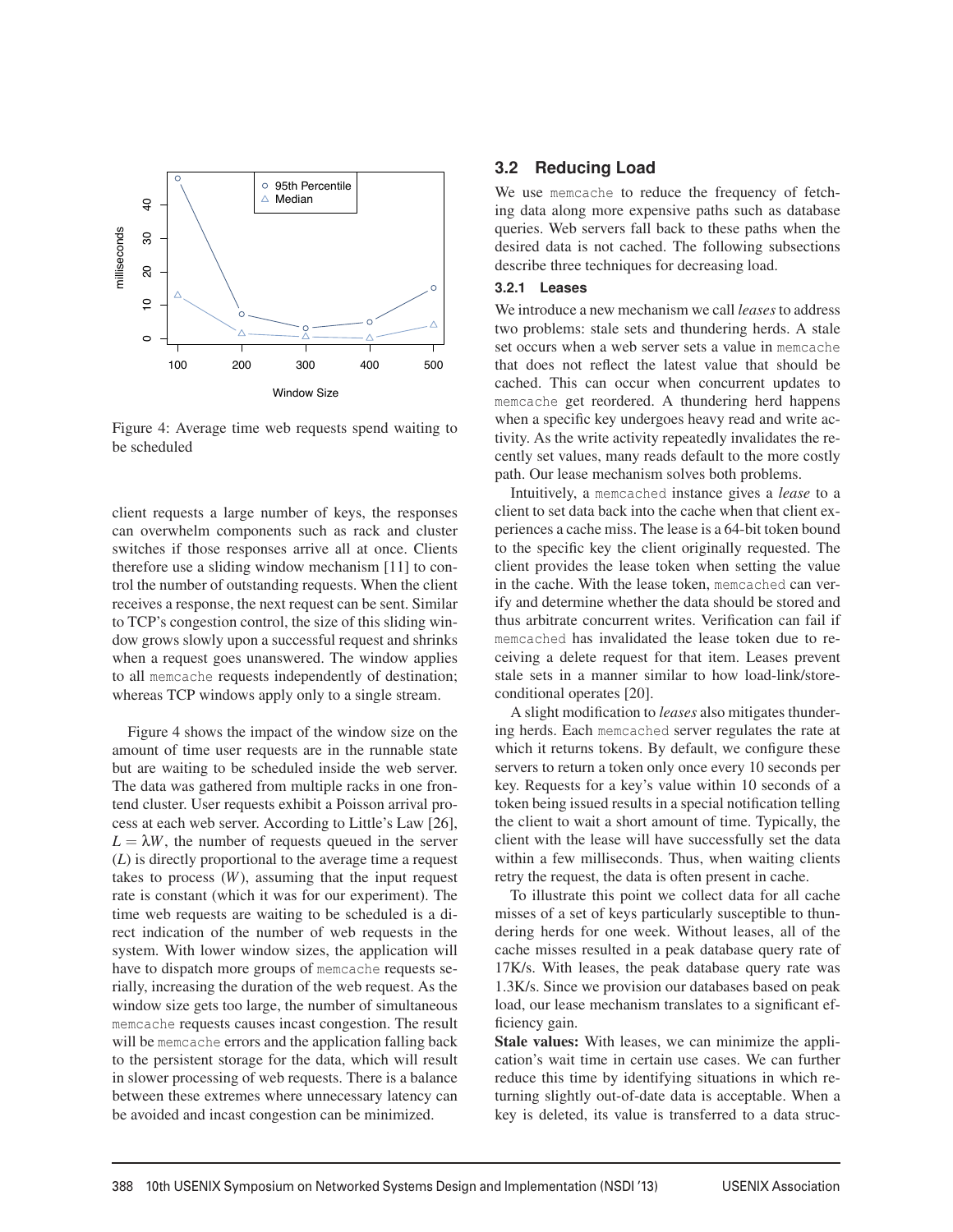

Figure 5: Daily and weekly working set of a high-churn family and a low-churn key family

ture that holds recently deleted items, where it lives for a short time before being flushed. A get request can return a lease token or data that is marked as stale. Applications that can continue to make forward progress with stale data do not need to wait for the latest value to be fetched from the databases. Our experience has shown that since the cached value tends to be a monotonically increasing snapshot of the database, most applications can use a stale value without any changes.

#### **3.2.2 Memcache Pools**

Using memcache as a general-purpose caching layer requires workloads to share infrastructure despite different access patterns, memory footprints, and quality-ofservice requirements. Different applications' workloads can produce negative interference resulting in decreased hit rates.

To accommodate these differences, we partition a cluster's memcached servers into separate pools. We designate one pool (named *wildcard*) as the default and provision separate pools for keys whose residence in wildcard is problematic. For example, we may provision a small pool for keys that are accessed frequently but for which a cache miss is inexpensive. We may also provision a large pool for infrequently accessed keys for which cache misses are prohibitively expensive.

Figure 5 shows the working set of two different sets of items, one that is low-churn and another that is highchurn. The working set is approximated by sampling all operations on one out of every one million items. For each of these items, we collect the minimum, average, and maximum item size. These sizes are summed and multiplied by one million to approximate the working set. The difference between the daily and weekly working sets indicates the amount of churn. Items with different churn characteristics interact in an unfortunate way: low-churn keys that are still valuable are evicted before high-churn keys that are no longer being accessed. Placing these keys in different pools prevents this kind of negative interference, and allows us to size high-churn pools appropriate to their cache miss cost. Section 7 provides further analysis.

#### **3.2.3 Replication Within Pools**

Within some pools, we use replication to improve the latency and efficiency of memcached servers. We choose to replicate a category of keys within a pool when (1) the application routinely fetches many keys simultaneously, (2) the entire data set fits in one or two memcached servers and (3) the request rate is much higher than what a single server can manage.

We favor replication in this instance over further dividing the key space. Consider a memcached server holding 100 items and capable of responding to 500k requests per second. Each request asks for 100 keys. The difference in memcached overhead for retrieving 100 keys per request instead of 1 key is small. To scale the system to process 1M requests/sec, suppose that we add a second server and split the key space equally between the two. Clients now need to split each request for 100 keys into two parallel requests for ∼50 keys. Consequently, both servers still have to process 1M requests per second. However, if we replicate all 100 keys to multiple servers, a client's request for 100 keys can be sent to any replica. This reduces the load per server to 500k requests per second. Each client chooses replicas based on its own IP address. This approach requires delivering invalidations to all replicas to maintain consistency.

### **3.3 Handling Failures**

The inability to fetch data from memcache results in excessive load to backend services that could cause further cascading failures. There are two scales at which we must address failures: (1) a small number of hosts are inaccessible due to a network or server failure or (2) a widespread outage that affects a significant percentage of the servers within the cluster. If an entire cluster has to be taken offline, we divert user web requests to other clusters which effectively removes all the load from memcache within that cluster.

For small outages we rely on an automated remediation system [3]. These actions are not instant and can take up to a few minutes. This duration is long enough to cause the aforementioned cascading failures and thus we introduce a mechanism to further insulate backend services from failures. We dedicate a small set of machines, named *Gutter*, to take over the responsibilities of a few failed servers. Gutter accounts for approximately 1% of the memcached servers in a cluster.

When a memcached client receives no response to its get request, the client assumes the server has failed and issues the request again to a special *Gutter* pool. If this second request misses, the client will insert the appropriate key-value pair into the Gutter machine after querying the database. Entries in Gutter expire quickly to obviate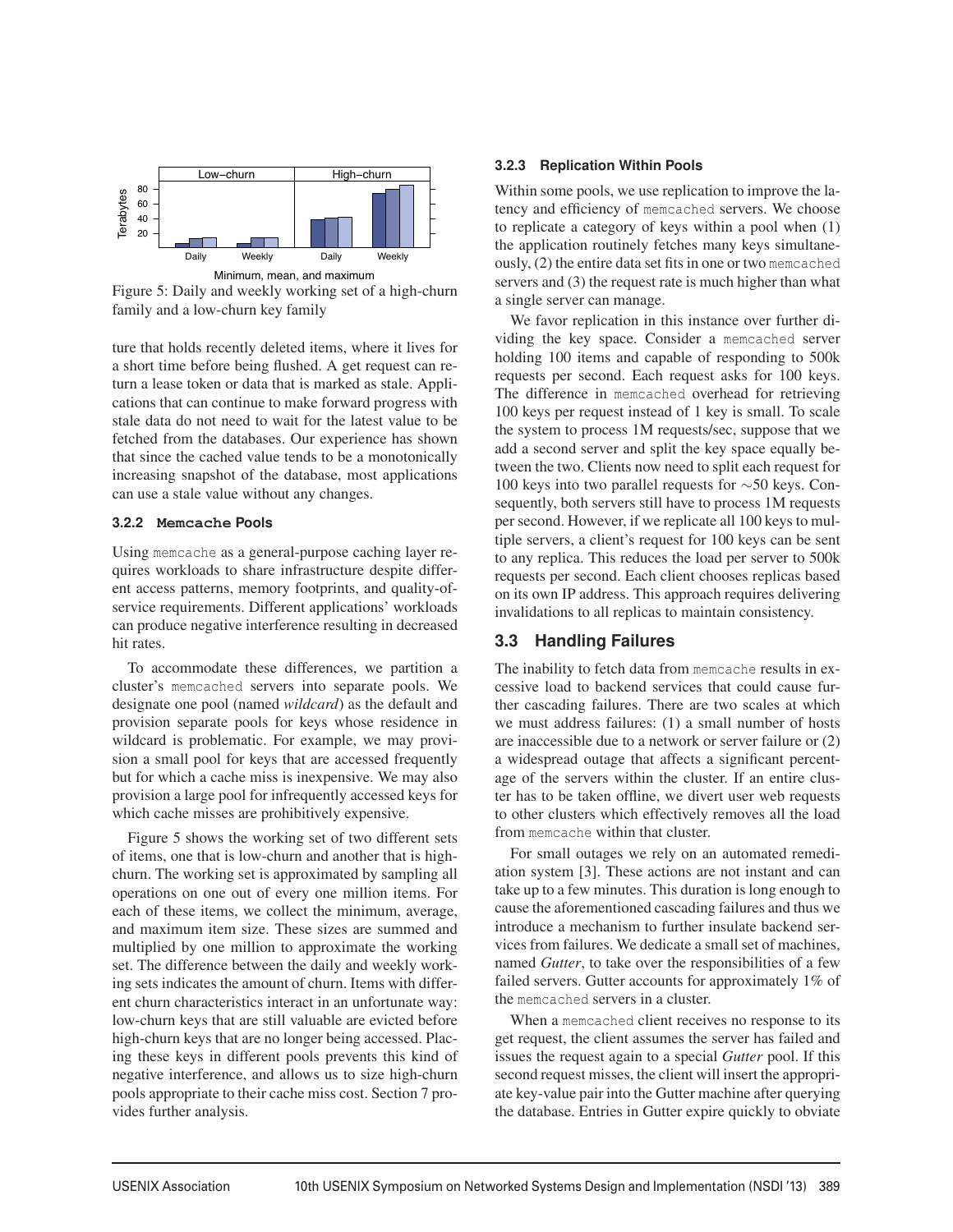Gutter invalidations. Gutter limits the load on backend services at the cost of slightly stale data.

Note that this design differs from an approach in which a client rehashes keys among the remaining memcached servers. Such an approach risks cascading failures due to non-uniform key access frequency. For example, a single key can account for 20% of a server's requests. The server that becomes responsible for this hot key might also become overloaded. By shunting load to idle servers we limit that risk.

Ordinarily, each failed request results in a hit on the backing store, potentially overloading it. By using Gutter to store these results, a substantial fraction of these failures are converted into hits in the gutter pool thereby reducing load on the backing store. In practice, this system reduces the rate of client-visible failures by 99% and converts 10%–25% of failures into hits each day. If a memcached server fails entirely, hit rates in the gutter pool generally exceed 35% in under 4 minutes and often approach 50%. Thus when a few memcached servers are unavailable due to failure or minor network incidents, Gutter protects the backing store from a surge of traffic.

### **4 In a Region: Replication**

It is tempting to buy more web and memcached servers to scale a cluster as demand increases. However, naïvely scaling the system does not eliminate all problems. Highly requested items will only become more popular as more web servers are added to cope with increased user traffic. Incast congestion also worsens as the number of memcached servers increases. We therefore split our web and memcached servers into multiple *frontend clusters*. These clusters, along with a storage cluster that contain the databases, define a *region*. This region architecture also allows for smaller failure domains and a tractable network configuration. We trade replication of data for more independent failure domains, tractable network configuration, and a reduction of incast congestion.

This section analyzes the impact of multiple frontend clusters that share the same storage cluster. Specifically we address the consequences of allowing data replication across these clusters and the potential memory efficiencies of disallowing this replication.

### **4.1 Regional Invalidations**

While the storage cluster in a region holds the authoritative copy of data, user demand may replicate that data into frontend clusters. The storage cluster is responsible for invalidating cached data to keep frontend clusters consistent with the authoritative versions. As an optimization, a web server that modifies data also sends invalidations to its own cluster to provide read-after-



Figure 6: Invalidation pipeline showing keys that need to be deleted via the daemon (mcsqueal).

write semantics for a single user request and reduce the amount of time stale data is present in its local cache.

SQL statements that modify authoritative state are amended to include memcache keys that need to be invalidated once the transaction commits [7]. We deploy invalidation daemons (named mcsqueal) on every database. Each daemon inspects the SQL statements that its database commits, extracts any deletes, and broadcasts these deletes to the memcache deployment in every frontend cluster in that region. Figure 6 illustrates this approach. We recognize that most invalidations do not delete data; indeed, only 4% of all deletes issued result in the actual invalidation of cached data.

Reducing packet rates: While mcsqueal could contact memcached servers directly, the resulting rate of packets sent from a backend cluster to frontend clusters would be unacceptably high. This packet rate problem is a consequence of having many databases and many memcached servers communicating across a cluster boundary. Invalidation daemons batch deletes into fewer packets and send them to a set of dedicated servers running mcrouter instances in each frontend cluster. These mcrouters then unpack individual deletes from each batch and route those invalidations to the right memcached server co-located within the frontend cluster. The batching results in an  $18\times$  improvement in the median number of deletes per packet.

Invalidation via web servers: It is simpler for web servers to broadcast invalidations to all frontend clusters. This approach unfortunately suffers from two problems. First, it incurs more packet overhead as web servers are less effective at batching invalidations than mcsqueal pipeline. Second, it provides little recourse when a systemic invalidation problem arises such as misrouting of deletes due to a configuration error. In the past, this would often require a rolling restart of the entire memcache infrastructure, a slow and disruptive pro-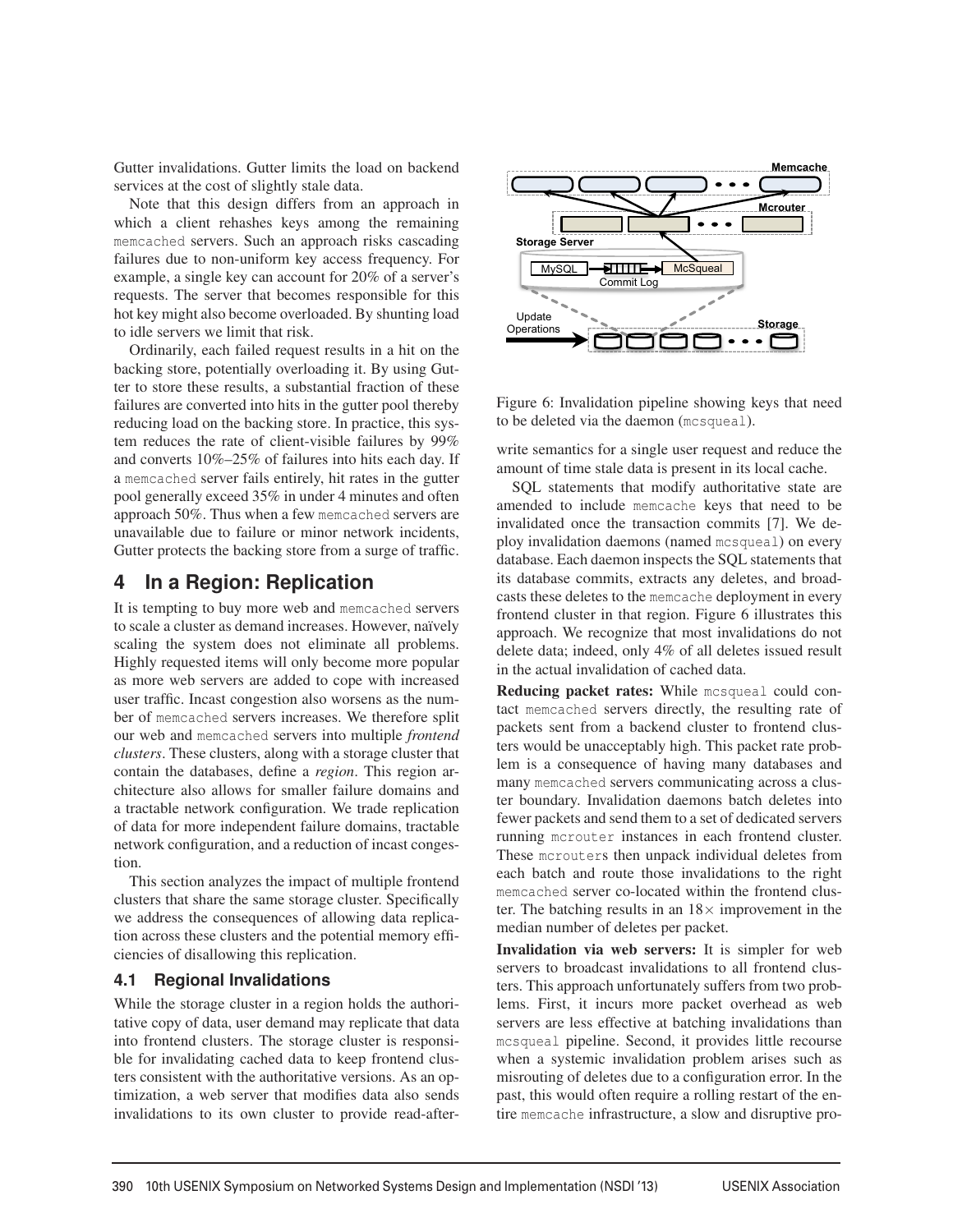|                        | A (Cluster) B (Region) |         |
|------------------------|------------------------|---------|
| Median number of users | 30                     |         |
| Gets per second        | 3.26 M                 | 458 K   |
| Median value size      | 10.7 kB                | 4.34 kB |

Table 1: Deciding factors for cluster or regional replication of two item families

cess we want to avoid. In contrast, embedding invalidations in SQL statements, which databases commit and store in reliable logs, allows mcsqueal to simply replay invalidations that may have been lost or misrouted.

### **4.2 Regional Pools**

Each cluster independently caches data depending on the mix of the user requests that are sent to it. If users' requests are randomly routed to all available frontend clusters then the cached data will be roughly the same across all the frontend clusters. This allows us to take a cluster offline for maintenance without suffering from reduced hit rates. Over-replicating the data can be memory inefficient, especially for large, rarely accessed items. We can reduce the number of replicas by having multiple frontend clusters share the same set of memcached servers. We call this a *regional pool*.

Crossing cluster boundaries incurs more latency. In addition, our networks have 40% less average available bandwidth over cluster boundaries than within a single cluster. Replication trades more memcached servers for less inter-cluster bandwidth, lower latency, and better fault tolerance. For some data, it is more cost efficient to forgo the advantages of replicating data and have a single copy per region. One of the main challenges of scaling memcache within a region is deciding whether a key needs to be replicated across all frontend clusters or have a single replica per region. Gutter is also used when servers in regional pools fail.

Table 1 summarizes two kinds of items in our application that have large values. We have moved one kind (B) to a regional pool while leaving the other (A) untouched. Notice that clients access items falling into category B an order of magnitude less than those in category A. Category B's low access rate makes it a prime candidate for a regional pool since it does not adversely impact inter-cluster bandwidth. Category B would also occupy 25% of each cluster's wildcard pool so regionalization provides significant storage efficiencies. Items in category A, however, are twice as large and accessed much more frequently, disqualifying themselves from regional consideration. The decision to migrate data into regional pools is currently based on a set of manual heuristics based on access rates, data set size, and number of unique users accessing particular items.

### **4.3 Cold Cluster Warmup**

When we bring a new cluster online, an existing one fails, or perform scheduled maintenance the caches will have very poor hit rates diminishing the ability to insulate backend services. A system called *Cold Cluster Warmup* mitigates this by allowing clients in the "cold cluster" (*i.e.* the frontend cluster that has an empty cache) to retrieve data from the "warm cluster" (*i.e.* a cluster that has caches with normal hit rates) rather than the persistent storage. This takes advantage of the aforementioned data replication that happens across frontend clusters. With this system cold clusters can be brought back to full capacity in a few hours instead of a few days.

Care must be taken to avoid inconsistencies due to race conditions. For example, if a client in the cold cluster does a database update, and a subsequent request from another client retrieves the stale value from the warm cluster before the warm cluster has received the invalidation, that item will be indefinitely inconsistent in the cold cluster. Memcached deletes support nonzero hold-off times that reject add operations for the specified hold-off time. By default, all deletes to the cold cluster are issued with a two second hold-off. When a miss is detected in the cold cluster, the client re-requests the key from the warm cluster and adds it into the cold cluster. The failure of the add indicates that newer data is available on the database and thus the client will refetch the value from the databases. While there is still a theoretical possibility that deletes get delayed more than two seconds, this is not true for the vast majority of the cases. The operational benefits of cold cluster warmup far outweigh the cost of rare cache consistency issues. We turn it off once the cold cluster's hit rate stabilizes and the benefits diminish.

# **5 Across Regions: Consistency**

There are several advantages to a broader geographic placement of data centers. First, putting web servers closer to end users can significantly reduce latency. Second, geographic diversity can mitigate the effects of events such as natural disasters or massive power failures. And third, new locations can provide cheaper power and other economic incentives. We obtain these advantages by deploying to multiple regions. Each region consists of a storage cluster and several frontend clusters. We designate one region to hold the master databases and the other regions to contain read-only replicas; we rely on MySQL's replication mechanism to keep replica databases up-to-date with their masters. In this design, web servers experience low latency when accessing either the local memcached servers or the local database replicas. When scaling across mul-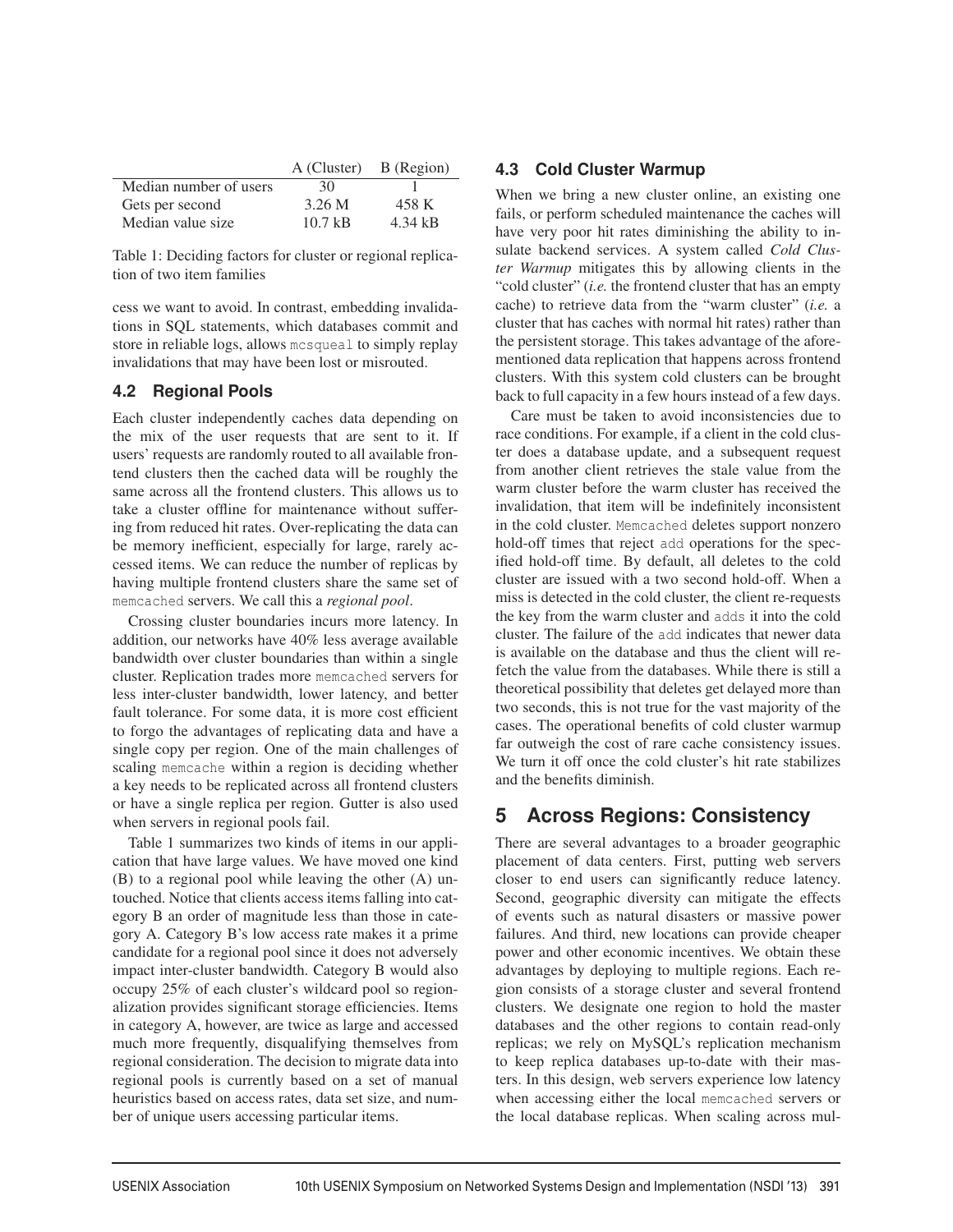tiple regions, maintaining consistency between data in memcache and the persistent storage becomes the primary technical challenge. These challenges stem from a single problem: replica databases may lag behind the master database.

Our system represents just one point in the wide spectrum of consistency and performance trade-offs. The consistency model, like the rest of the system, has evolved over the years to suit the scale of the site. It mixes what can be practically built without sacrificing our high performance requirements. The large volume of data that the system manages implies that any minor changes that increase network or storage requirements have non-trivial costs associated with them. Most ideas that provide stricter semantics rarely leave the design phase because they become prohibitively expensive. Unlike many systems that are tailored to an existing use case, memcache and Facebook were developed together. This allowed the applications and systems engineers to work together to find a model that is sufficiently easy for the application engineers to understand yet performant and simple enough for it to work reliably at scale. We provide best-effort eventual consistency but place an emphasis on performance and availability. Thus the system works very well for us in practice and we think we have found an acceptable trade-off.

Writes from a master region: Our earlier decision requiring the storage cluster to invalidate data via daemons has important consequences in a multi-region architecture. In particular, it avoids a race condition in which an invalidation arrives *before* the data has been replicated from the master region. Consider a web server in the master region that has finished modifying a database and seeks to invalidate now stale data. Sending invalidations within the master region is safe. However, having the web server invalidate data in a replica region may be premature as the changes may not have been propagated to the replica databases yet. Subsequent queries for the data from the replica region will race with the replication stream thereby increasing the probability of setting stale data into memcache. Historically, we implemented mcsqueal after scaling to multiple regions.

Writes from a non-master region: Now consider a user who updates his data from a non-master region when replication lag is excessively large. The user's next request could result in confusion if his recent change is missing. A cache refill from a replica's database should only be allowed after the replication stream has caught up. Without this, subsequent requests could result in the replica's stale data being fetched and cached.

We employ a *remote marker* mechanism to minimize the probability of reading stale data. The presence of the

marker indicates that data in the local replica database are potentially stale and the query should be redirected to the master region. When a web server wishes to update data that affects a key  $k$ , that server  $(1)$  sets a remote marker  $r_k$  in the region, (2) performs the write to the master embedding  $k$  and  $r_k$  to be invalidated in the SQL statement, and (3) deletes *k* in the local cluster. On a subsequent request for *k*, a web server will be unable to find the cached data, check whether  $r_k$  exists, and direct its query to the master or local region depending on the presence of  $r_k$ . In this situation, we explicitly trade additional latency when there is a cache miss, for a decreased probability of reading stale data.

We implement remote markers by using a regional pool. Note that this mechanism may reveal stale information during concurrent modifications to the same key as one operation may delete a remote marker that should remain present for another in-flight operation. It is worth highlighting that our usage of memcache for remote markers departs in a subtle way from caching results. As a cache, deleting or evicting keys is always a safe action; it may induce more load on databases, but does not impair consistency. In contrast, the presence of a remote marker helps distinguish whether a non-master database holds stale data or not. In practice, we find both the eviction of remote markers and situations of concurrent modification to be rare.

Operational considerations: Inter-region communication is expensive since data has to traverse large geographical distances (*e.g.* across the continental United States). By sharing the same channel of communication for the delete stream as the database replication we gain network efficiency on lower bandwidth connections.

The aforementioned system for managing deletes in Section 4.1 is also deployed with the replica databases to broadcast the deletes to memcached servers in the replica regions. Databases and mcrouters buffer deletes when downstream components become unresponsive. A failure or delay in any of the components results in an increased probability of reading stale data. The buffered deletes are replayed once these downstream components are available again. The alternatives involve taking a cluster offline or over-invalidating data in frontend clusters when a problem is detected. These approaches result in more disruptions than benefits given our workload.

## **6 Single Server Improvements**

The *all-to-all* communication pattern implies that a single server can become a bottleneck for a cluster. This section describes performance optimizations and memory efficiency gains in memcached which allow better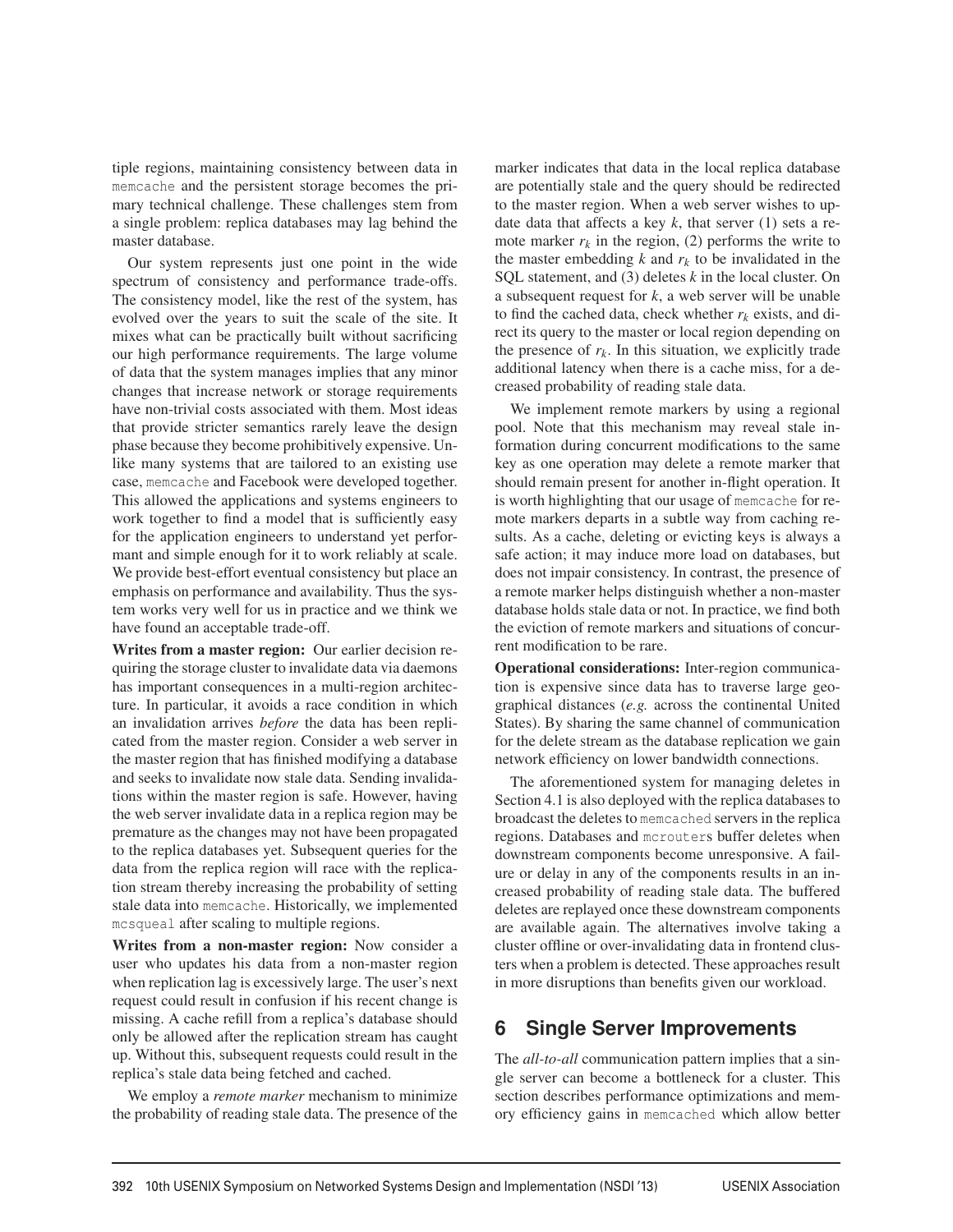scaling within clusters. Improving single server cache performance is an active research area [9, 10, 28, 25].

### **6.1 Performance Optimizations**

We began with a single-threaded memcached which used a fixed-size hash table. The first major optimizations were to: (1) allow automatic expansion of the hash table to avoid look-up times drifting to  $O(n)$ , (2) make the server multi-threaded using a global lock to protect multiple data structures, and (3) giving each thread its own UDP port to reduce contention when sending replies and later spreading interrupt processing overhead. The first two optimizations were contributed back to the open source community. The remainder of this section explores further optimizations that are not yet available in the open source version.

Our experimental hosts have an Intel Xeon CPU (X5650) running at 2.67GHz (12 cores and 12 hyperthreads), an Intel 82574L gigabit ethernet controller and 12GB of memory. Production servers have additional memory. Further details have been previously published [4]. The performance test setup consists of fifteen clients generating memcache traffic to a single memcached server with 24 threads. The clients and server are co-located on the same rack and connected through gigabit ethernet. These tests measure the latency of memcached responses over two minutes of sustained load.

Get Performance: We first investigate the effect of replacing our original multi-threaded single-lock implementation with fine-grained locking. We measured hits by pre-populating the cache with 32-byte values before issuing memcached requests of 10 keys each. Figure 7 shows the maximum request rates that can be sustained with sub-millisecond average response times for different versions of memcached. The first set of bars is our memcached before fine-grained locking, the second set is our current memcached, and the final set is the open source version 1.4.10 which independently implements a coarser version of our locking strategy.

Employing fine-grained locking triples the peak get rate for hits from 600k to 1.8M items per second. Performance for misses also increased from 2.7M to 4.5M items per second. Hits are more expensive because the return value has to be constructed and transmitted, while misses require a single static response (END) for the entire multiget indicating that all keys missed.

We also investigated the performance effects of using UDP instead of TCP. Figure 8 shows the peak request rate we can sustain with average latencies of less than one millisecond for single gets and multigets of 10 keys. We found that our UDP implementation outper-



Figure 7: Multiget hit and miss performance comparison by memcached version



Figure 8: Get hit performance comparison for single gets and 10-key multigets over TCP and UDP

forms our TCP implementation by 13% for single gets and 8% for 10-key multigets.

Because multigets pack more data into each request than single gets, they use fewer packets to do the same work. Figure 8 shows an approximately four-fold improvement for 10-key multigets over single gets.

### **6.2 Adaptive Slab Allocator**

Memcached employs a slab allocator to manage memory. The allocator organizes memory into *slab classes*, each of which contains pre-allocated, uniformly sized chunks of memory. Memcached stores items in the smallest possible slab class that can fit the item's metadata, key, and value. Slab classes start at 64 bytes and exponentially increase in size by a factor of 1.07 up to 1 MB, aligned on  $4$ -byte boundaries<sup>3</sup>. Each slab class maintains a free-list of available chunks and requests more memory in 1MB slabs when its free-list is empty. Once a memcached server can no longer allocate free memory, storage for new items is done by evicting the least recently used (LRU) item within that slab class. When workloads change, the original memory allocated to each slab class may no longer be enough resulting in poor hit rates.

<sup>&</sup>lt;sup>3</sup>This scaling factor ensures that we have both 64 and 128 byte items which are more amenable to hardware cache lines.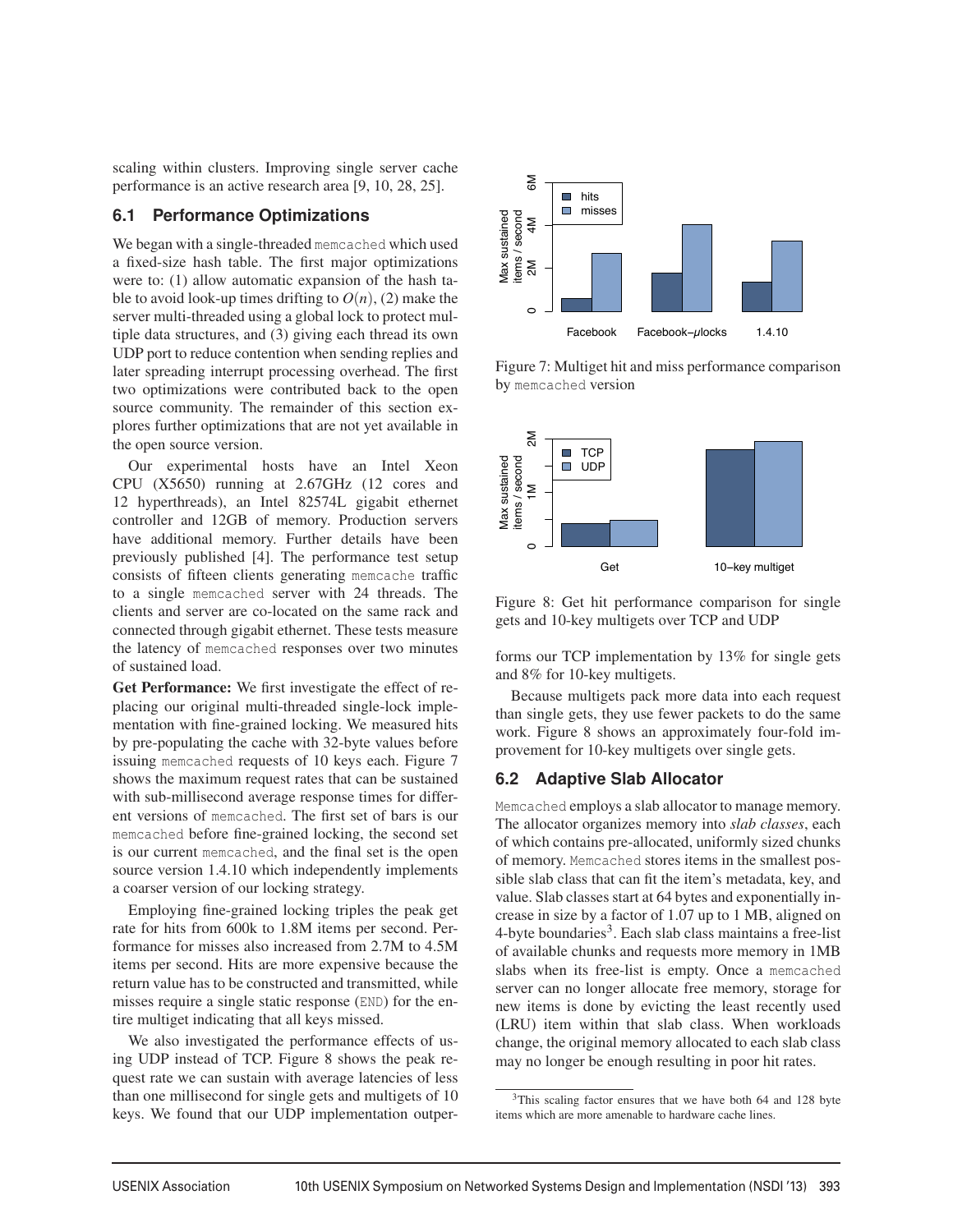We implemented an adaptive allocator that periodically re-balances slab assignments to match the current workload. It identifies slab classes as needing more memory if they are currently evicting items and if the next item to be evicted was used at least 20% more recently than the average of the least recently used items in other slab classes. If such a class is found, then the slab holding the least recently used item is freed and transferred to the needy class. Note that the open-source community has independently implemented a similar allocator that balances the eviction rates across slab classes while our algorithm focuses on balancing the age of the oldest items among classes. Balancing age provides a better approximation to a single global Least Recently Used (LRU) eviction policy for the entire server rather than adjusting eviction rates which can be heavily influenced by access patterns.

### **6.3 The Transient Item Cache**

While memcached supports expiration times, entries may live in memory well after they have expired. Memcached lazily evicts such entries by checking expiration times when serving a get request for that item or when they reach the end of the LRU. Although efficient for the common case, this scheme allows shortlived keys that see a single burst of activity to waste memory until they reach the end of the LRU.

We therefore introduce a hybrid scheme that relies on lazy eviction for most keys and proactively evicts shortlived keys when they expire. We place short-lived items into a circular buffer of linked lists (indexed by seconds until expiration) – called the *Transient Item Cache* – based on the expiration time of the item. Every second, all of the items in the bucket at the head of the buffer are evicted and the head advances by one. When we added a short expiration time to a heavily used set of keys whose items have short useful lifespans; the proportion of memcache pool used by this key family was reduced from 6% to 0.3% without affecting the hit rate.

### **6.4 Software Upgrades**

Frequent software changes may be needed for upgrades, bug fixes, temporary diagnostics, or performance testing. A memcached server can reach 90% of its peak hit rate within a few hours. Consequently, it can take us over 12 hours to upgrade a set of memcached servers as the resulting database load needs to be managed carefully. We modified memcached to store its cached values and main data structures in System V shared memory regions so that the data can remain live across a software upgrade and thereby minimize disruption.



Figure 9: Cumulative distribution of the number of distinct memcached servers accessed

### **7 Memcache Workload**

We now characterize the memcache workload using data from servers that are running in production.

### **7.1 Measurements at the Web Server**

We record all memcache operations for a small percentage of user requests and discuss the fan-out, response size, and latency characteristics of our workload.

Fanout: Figure 9 shows the distribution of distinct memcached servers a web server may need to contact when responding to a page request. As shown, 56% of all page requests contact fewer than 20 memcached servers. By volume, user requests tend to ask for small amounts of cached data. There is, however, a long tail to this distribution. The figure also depicts the distribution for one of our more popular pages that better exhibits the all-to-all communication pattern. Most requests of this type will access over 100 distinct servers; accessing several hundred memcached servers is not rare.

Response size: Figure 10 shows the response sizes from memcache requests. The difference between the median (135 bytes) and the mean (954 bytes) implies that there is a very large variation in the sizes of the cached items. In addition there appear to be three distinct peaks at approximately 200 bytes and 600 bytes. Larger items tend to store lists of data while smaller items tend to store single pieces of content.

Latency: We measure the round-trip latency to request data from memcache, which includes the cost of routing the request and receiving the reply, network transfer time, and the cost of deserialization and decompression. Over 7 days the median request latency is 333 microseconds while the  $75^{th}$  and  $95^{th}$  percentiles (p75 and p95) are 475*μ*s and 1.135ms respectively. Our median endto-end latency from an idle web server is 178*μ*s while the p75 and p95 are 219*μ*s and 374*μ*s, respectively. The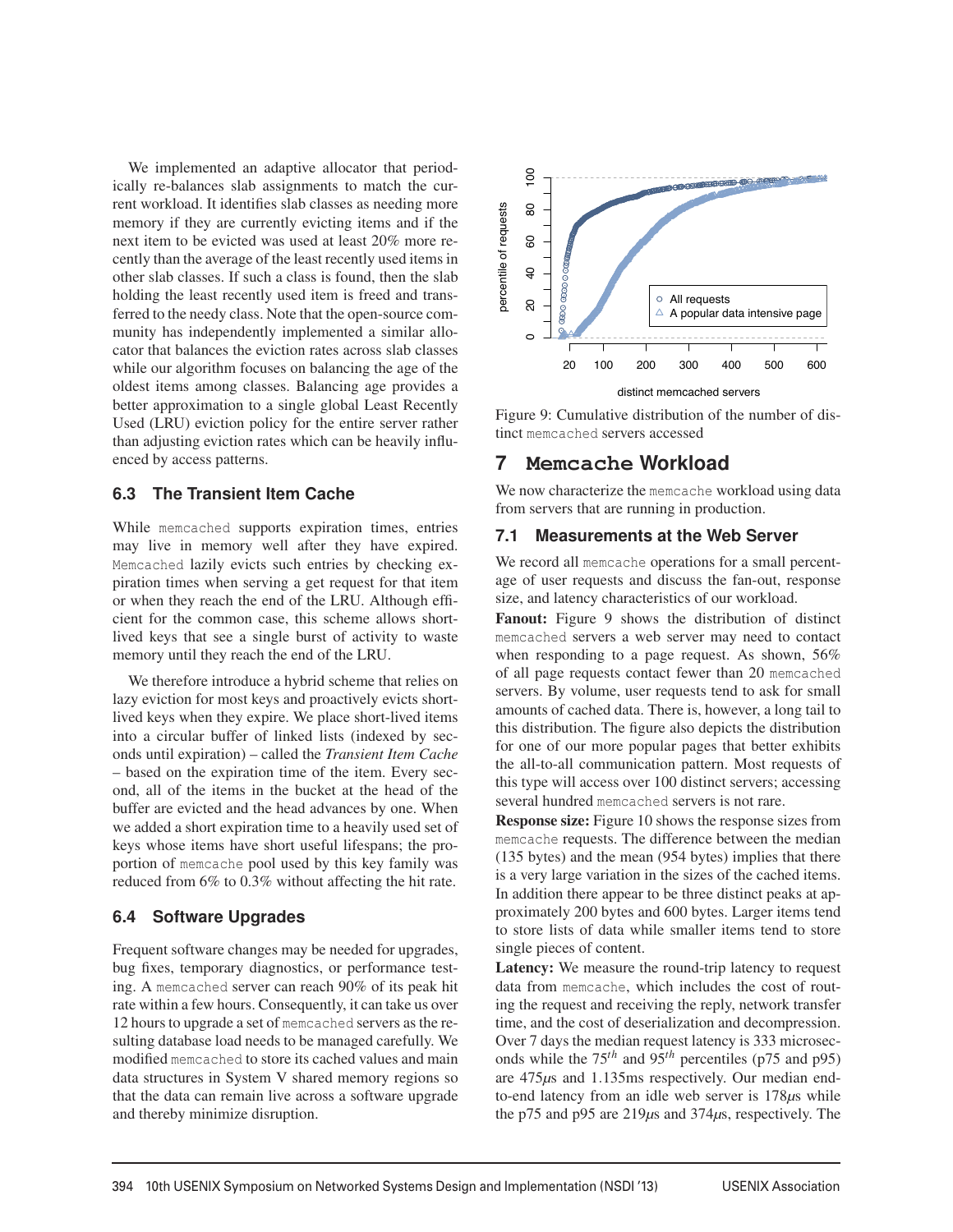

Figure 10: Cumulative distribution of value sizes fetched

wide variance between the p95 latencies arises from handling large responses and waiting for the runnable thread to be scheduled as discussed in Section 3.1.

### **7.2 Pool Statistics**

We now discuss key metrics of four memcache pools. The pools are wildcard (the default pool), app (a pool devoted for a specific application), a replicated pool for frequently accessed data, and a regional pool for rarely accessed information. In each pool, we collect average statistics every 4 minutes and report in Table 2 the highest average for one month collection period. This data approximates the peak load seen by those pools. The table shows the widely different get, set, and delete rates for different pools. Table 3 shows the distribution of response sizes for each pool. Again, the different characteristics motivate our desire to segregate these workloads from one another.

As discussed in Section 3.2.3, we replicate data within a pool and take advantage of batching to handle the high request rates. Observe that the replicated pool has the highest get rate (about  $2.7\times$  that of the next highest one) and the highest ratio of bytes to packets despite having the smallest item sizes. This data is consistent with our design in which we leverage replication and batching to achieve better performance. In the *app* pool, a higher churn of data results in a naturally higher miss rate. This pool tends to have content that is accessed for a few hours and then fades away in popularity in favor of newer content. Data in the regional pool tends to be large and infrequently accessed as shown by the request rates and the value size distribution.

### **7.3 Invalidation Latency**

We recognize that the timeliness of invalidations is a critical factor in determining the probability of exposing stale data. To monitor this health, we sample one out



Figure 11: Latency of the Delete Pipeline

of a million deletes and record the time the delete was issued. We subsequently query the contents of memcache across all frontend clusters at regular intervals for the sampled keys and log an error if an item remains cached despite a delete that should have invalidated it.

In Figure 11, we use this monitoring mechanism to report our invalidation latencies across a 30 day span. We break this data into two different components: (1) the delete originated from a web server in the master region and was destined to a memcached server in the master region and (2) the delete originated from a replica region and was destined to another replica region. As the data show, when the source and destination of the delete are co-located with the master our success rates are much higher and achieve four 9s of reliability within 1 second and five 9s after one hour. However when the deletes originate and head to locations outside of the master region our reliability drops to three 9s within a second and four 9s within 10 minutes. In our experience, we find that if an invalidation is missing after only a few seconds the most common reason is that the first attempt failed and subsequent retrials will resolve the problem.

## **8 Related Work**

Several other large websites have recognized the utility of key-value stores. DeCandia *et al.* [12] present a highly available key-value store that is used by a variety of application services at Amazon.com. While their system is optimized for a write heavy workload, ours targets a workload dominated by reads. Similarly, LinkedIn uses Voldemort [5], a system inspired by Dynamo. Other major deployments of key-value caching solutions include Redis [6] at Github, Digg, and Blizzard, and memcached at Twitter [33] and Zynga. Lakshman *et al.* [1] developed Cassandra, a schema-based distributed key-value store. We preferred to deploy and scale memcached due to its simpler design.

Our work in scaling memcache builds on extensive work in distributed data structures. Gribble *et al.* [19]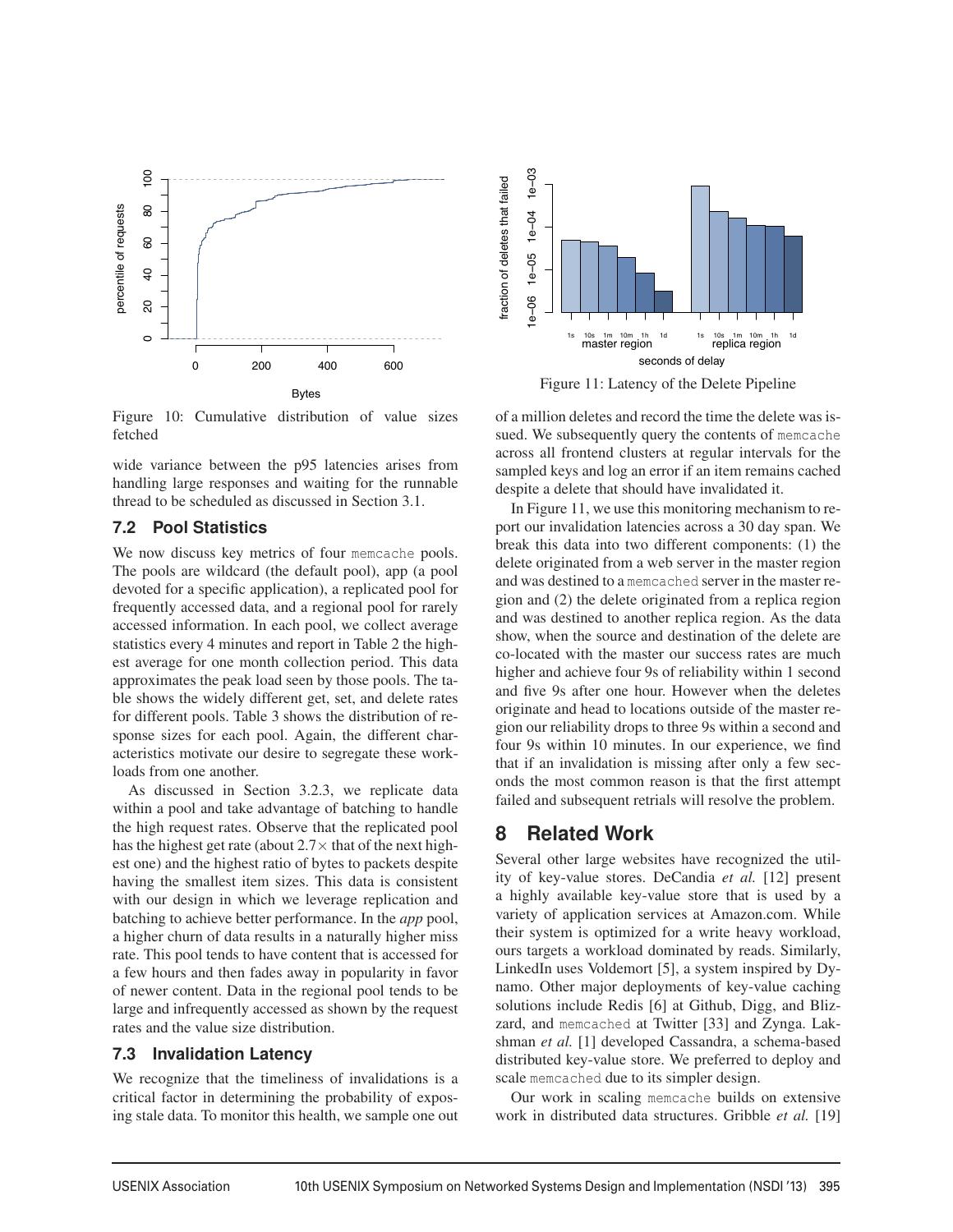| pool                                                                        | miss rate | <u>get</u><br>$\overline{\mathcal{S}}$ |     | <u>set</u><br>S. | delete<br>$\mathcal{S}$ | packets<br>S | outbound         |        |  |  |
|-----------------------------------------------------------------------------|-----------|----------------------------------------|-----|------------------|-------------------------|--------------|------------------|--------|--|--|
|                                                                             |           |                                        |     |                  |                         |              | bandwidth (MB/s) |        |  |  |
| wildcard                                                                    | 1.76%     | 262k                                   |     | 8.26k            | 21.2k                   | 236k         | 57.4             |        |  |  |
| app                                                                         | 7.85%     | 96.5k                                  |     | 11.9k            | 6.28k                   | 83.0k        | 31.0             |        |  |  |
| replicated                                                                  | 0.053%    | 710 <sub>k</sub>                       |     | 1.75k            | 3.22k                   | 44.5k        | 30.1             |        |  |  |
| regional                                                                    | $6.35\%$  | 9.1k                                   |     | 0.79k            | 35.9k                   | 47.2k        | 10.8             |        |  |  |
| Table 2: Traffic per server on selected memcache pools averaged over 7 days |           |                                        |     |                  |                         |              |                  |        |  |  |
| pool                                                                        | mean      | std dev                                | p5  | p25              | p50                     | p75          | p95              | p99    |  |  |
| wildcard                                                                    | 1.11 K    | 8.28 K                                 | 77  | 102              | 169                     | 363          | 3.65 K           | 18.3 K |  |  |
| app                                                                         | 881       | 7.70 K                                 | 103 | 247              | 269                     | 337          | 1.68K            | 10.4 K |  |  |
| replicated                                                                  | 66        | $\overline{c}$                         | 62  | 68               | 68                      | 68           | 68               | 68     |  |  |
| regional                                                                    | 31.8 K    | 75.4 K                                 | 231 | 824              | 5.31 K                  | 24.0 K       | 158 K            | 381 K  |  |  |

Table 3: Distribution of item sizes for various pools in bytes

present an early version of a key-value storage system useful for Internet scale services. Ousterhout *et al.* [29] also present the case for a large scale in-memory keyvalue storage system. Unlike both of these solutions, memcache does not guarantee persistence. We rely on other systems to handle persistent data storage.

Ports *et al.* [31] provide a library to manage the cached results of queries to a transactional database. Our needs require a more flexible caching strategy. Our use of leases [18] and stale reads [23] leverages prior research on cache consistency and read operations in high-performance systems. Work by Ghandeharizadeh and Yap [15] also presents an algorithm that addresses the stale set problem based on time-stamps rather than explicit version numbers.

While software routers are easier to customize and program, they are often less performant than their hardware counterparts. Dobrescu *et al.* [13] address these issues by taking advantage of multiple cores, multiple memory controllers, multi-queue networking interfaces, and batch processing on general purpose servers. Applying these techniques to mcrouter's implementation remains future work. Twitter has also independently developed a memcache proxy similar to mcrouter [32].

In Coda [35], Satyanarayanan *et al.* demonstrate how datasets that diverge due to disconnected operation can be brought back into sync. Glendenning *et al.* [17] leverage Paxos [24] and quorums [16] to build Scatter, a distributed hash table with linearizable semantics [21] resilient to churn. Lloyd *et al.* [27] examine causal consistency in COPS, a wide-area storage system.

TAO [37] is another Facebook system that relies heavily on caching to serve large numbers of low-latency queries. TAO differs from memcache in two fundamental ways. (1) TAO implements a graph data model in which nodes are identified by fixed-length persistent identifiers (64-bit integers). (2) TAO encodes a specific mapping of its graph model to persistent storage and takes responsibility for persistence. Many components, such as our client libraries and mcrouter, are used by both systems.

# **9 Conclusion**

In this paper, we show how to scale a memcached-based architecture to meet the growing demand of Facebook. Many of the trade-offs discussed are not fundamental, but are rooted in the realities of balancing engineering resources while evolving a live system under continuous product development. While building, maintaining, and evolving our system we have learned the following lessons. (1) Separating cache and persistent storage systems allows us to independently scale them. (2) Features that improve monitoring, debugging and operational efficiency are as important as performance. (3) Managing stateful components is operationally more complex than stateless ones. As a result keeping logic in a stateless client helps iterate on features and minimize disruption. (4) The system must support gradual rollout and rollback of new features even if it leads to temporary heterogeneity of feature sets. (5) Simplicity is vital.

### **Acknowledgements**

We would like to thank Philippe Ajoux, Nathan Bronson, Mark Drayton, David Fetterman, Alex Gartrell, Andrii Grynenko, Robert Johnson, Sanjeev Kumar, Anton Likhtarov, Mark Marchukov, Scott Marlette, Ben Maurer, David Meisner, Konrad Michels, Andrew Pope, Jeff Rothschild, Jason Sobel, and Yee Jiun Song for their contributions. We would also like to thank the anonymous reviewers, our shepherd Michael Piatek, Tor M. Aamodt, Remzi H. Arpaci-Dusseau, and Tayler Hetherington for their valuable feedback on earlier drafts of the paper. Finally we would like to thank our fellow engineers at Facebook for their suggestions, bug-reports, and support which makes memcache what it is today.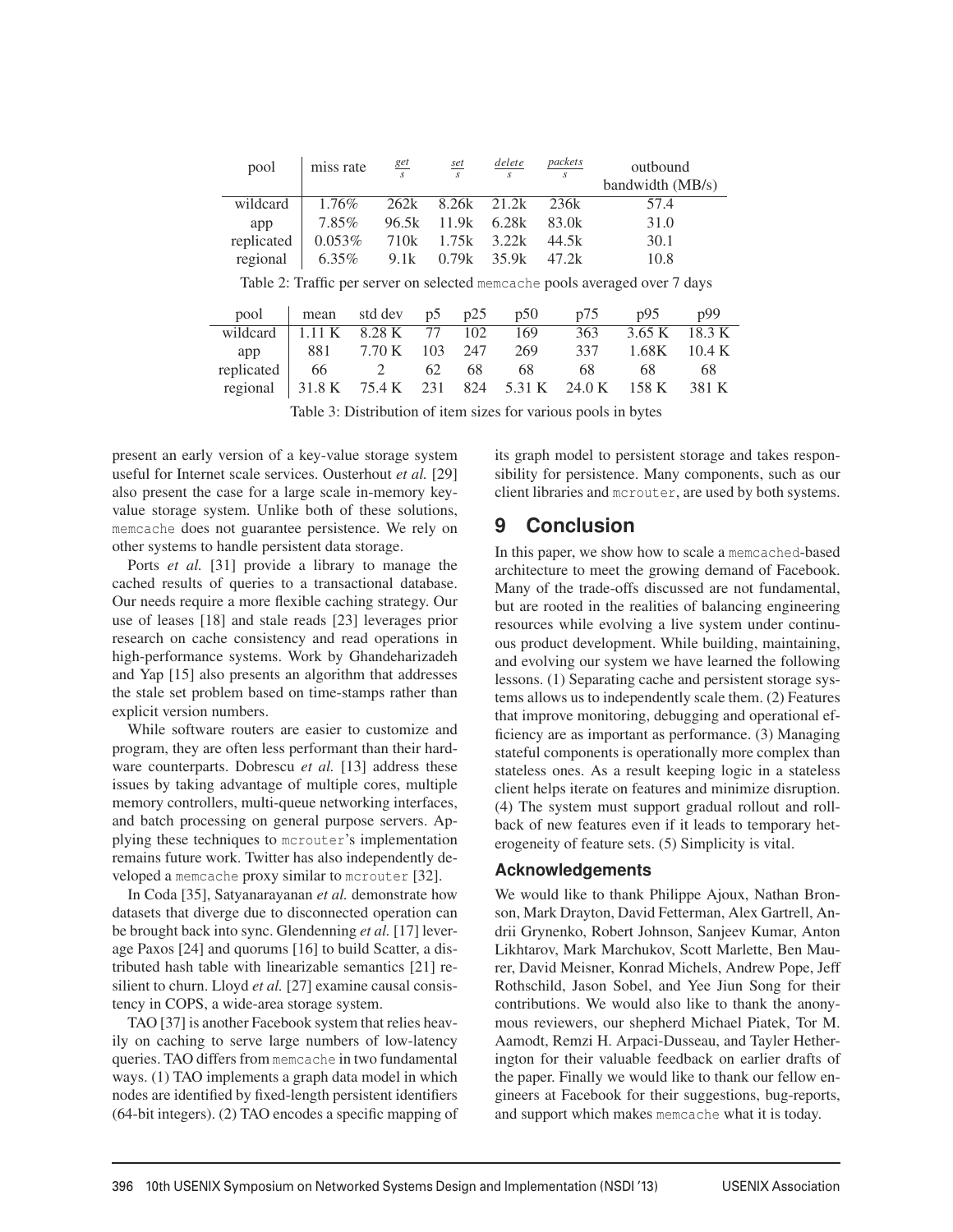### **References**

- [1] Apache Cassandra. http://cassandra.apache.org/.
- [2] Couchbase. http://www.couchbase.com/.
- [3] Making Facebook Self-Healing. https://www.facebook. com/note.php?note\_id=10150275248698920.
- [4] Open Compute Project. http://www.opencompute.org.
- [5] Project Voldemort. http://project-voldemort.com/.
- [6] Redis. http://redis.io/.
- [7] Scaling Out. https://www.facebook.com/note.php?note\_ id=23844338919.
- [8] ATIKOGLU, B., XU, Y., FRACHTENBERG, E., JIANG, S., AND PALECZNY, M. Workload analysis of a large-scale key-value store. *ACM SIGMETRICS Performance Evaluation Review 40*, 1 (June 2012), 53–64.
- [9] BEREZECKI, M., FRACHTENBERG, E., PALECZNY, M., AND STEELE, K. Power and performance evaluation of memcached on the tilepro64 architecture. *Sustainable Computing: Informatics and Systems 2*, 2 (June 2012), 81 – 90.
- [10] BOYD-WICKIZER, S., CLEMENTS, A. T., MAO, Y., PESTEREV, A., KAASHOEK, M. F., MORRIS, R., AND ZELDOVICH, N. An analysis of linux scalability to many cores. In *Proceedings of the 9th USENIX Symposium on Operating Systems Design & Implementation* (2010), pp. 1–8.
- [11] CERF, V. G., AND KAHN, R. E. A protocol for packet network intercommunication. *ACM SIGCOMM Compututer Communication Review 35*, 2 (Apr. 2005), 71–82.
- [12] DECANDIA, G., HASTORUN, D., JAMPANI, M., KAKULAP-ATI, G., LAKSHMAN, A., PILCHIN, A., SIVASUBRAMANIAN, S., VOSSHALL, P., AND VOGELS, W. Dynamo: amazon's highly available key-value store. *ACM SIGOPS Operating Systems Review 41*, 6 (Dec. 2007), 205–220.
- [13] FALL, K., IANNACCONE, G., MANESH, M., RATNASAMY, S., ARGYRAKI, K., DOBRESCU, M., AND EGI, N. Routebricks: enabling general purpose network infrastructure. *ACM SIGOPS Operating Systems Review 45*, 1 (Feb. 2011), 112–125.
- [14] FITZPATRICK, B. Distributed caching with memcached. *Linux Journal 2004*, 124 (Aug. 2004), 5.
- [15] GHANDEHARIZADEH, S., AND YAP, J. Gumball: a race condition prevention technique for cache augmented sql database management systems. In *Proceedings of the 2nd ACM SIGMOD Workshop on Databases and Social Networks* (2012), pp. 1–6.
- [16] GIFFORD, D. K. Weighted voting for replicated data. In *Proceedings of the 7th ACM Symposium on Operating Systems Principles* (1979), pp. 150–162.
- [17] GLENDENNING, L., BESCHASTNIKH, I., KRISHNAMURTHY, A., AND ANDERSON, T. Scalable consistency in Scatter. In *Proceedings of the 23rd ACM Symposium on Operating Systems Principles* (2011), pp. 15–28.
- [18] GRAY, C., AND CHERITON, D. Leases: An efficient faulttolerant mechanism for distributed file cache consistency. *ACM SIGOPS Operating Systems Review 23*, 5 (Nov. 1989), 202–210.
- [19] GRIBBLE, S. D., BREWER, E. A., HELLERSTEIN, J. M., AND CULLER, D. Scalable, distributed data structures for internet service construction. In *Proceedings of the 4th USENIX Symposium on Operating Systems Design & Implementation* (2000), pp. 319–332.
- [20] HEINRICH, J. *MIPS R4000 Microprocessor User's Manual*. MIPS technologies, 1994.
- [21] HERLIHY, M. P., AND WING, J. M. Linearizability: a correctness condition for concurrent objects. *ACM Transactions on Programming Languages and Systems 12*, 3 (July 1990), 463– 492
- [22] KARGER, D., LEHMAN, E., LEIGHTON, T., PANIGRAHY, R., LEVINE, M., AND LEWIN, D. Consistent Hashing and Random trees: Distributed Caching Protocols for Relieving Hot Spots on the World Wide Web. In *Proceedings of the 29th annual ACM Symposium on Theory of Computing* (1997), pp. 654–663.
- [23] KEETON, K., MORREY, III, C. B., SOULES, C. A., AND VEITCH, A. Lazybase: freshness vs. performance in information management. *ACM SIGOPS Operating Systems Review 44*, 1 (Dec. 2010), 15–19.
- [24] LAMPORT, L. The part-time parliament. *ACM Transactions on Computer Systems 16*, 2 (May 1998), 133–169.
- [25] LIM, H., FAN, B., ANDERSEN, D. G., AND KAMINSKY, M. Silt: a memory-efficient, high-performance key-value store. In *Proceedings of the 23rd ACM Symposium on Operating Systems Principles* (2011), pp. 1–13.
- [26] LITTLE, J., AND GRAVES, S. Little's law. *Building Intuition* (2008), 81–100.
- [27] LLOYD, W., FREEDMAN, M., KAMINSKY, M., AND ANDER-SEN, D. Don't settle for eventual: scalable causal consistency for wide-area storage with COPS. In *Proceedings of the 23rd ACM Symposium on Operating Systems Principles* (2011), pp. 401– 416.
- [28] METREVELI, Z., ZELDOVICH, N., AND KAASHOEK, M. Cphash: A cache-partitioned hash table. In *Proceedings of the 17th ACM SIGPLAN symposium on Principles and Practice of Parallel Programming* (2012), pp. 319–320.
- [29] OUSTERHOUT, J., AGRAWAL, P., ERICKSON, D., KOZYRAKIS, C., LEVERICH, J., MAZIÈRES, D., MI-TRA, S., NARAYANAN, A., ONGARO, D., PARULKAR, G., ROSENBLUM, M., RUMBLE, S. M., STRATMANN, E., AND STUTSMAN, R. The case for ramcloud. *Communications of the ACM 54*, 7 (July 2011), 121–130.
- [30] PHANISHAYEE, A., KREVAT, E., VASUDEVAN, V., ANDER-SEN, D. G., GANGER, G. R., GIBSON, G. A., AND SE-SHAN, S. Measurement and analysis of tcp throughput collapse in cluster-based storage systems. In *Proceedings of the 6th USENIX Conference on File and Storage Technologies* (2008), pp. 12:1–12:14.
- [31] PORTS, D. R. K., CLEMENTS, A. T., ZHANG, I., MADDEN, S., AND LISKOV, B. Transactional consistency and automatic management in an application data cache. In *Proceedings of the 9th USENIX Symposium on Operating Systems Design & Implementation* (2010), pp. 1–15.
- [32] RAJASHEKHAR, M. Twemproxy: A fast, light-weight proxy for memcached. https://dev.twitter.com/blog/twemproxy.
- [33] RAJASHEKHAR, M., AND YUE, Y. Caching with twemcache. http://engineering.twitter.com/2012/07/ caching-with-twemcache.html.
- [34] RATNASAMY, S., FRANCIS, P., HANDLEY, M., KARP, R., AND SHENKER, S. A scalable content-addressable network. *ACM SIGCOMM Computer Communication Review 31*, 4 (Oct. 2001), 161–172.
- [35] SATYANARAYANAN, M., KISTLER, J., KUMAR, P., OKASAKI, M., SIEGEL, E., AND STEERE, D. Coda: A highly available file system for a distributed workstation environment. *IEEE Transactions on Computers 39*, 4 (Apr. 1990), 447–459.